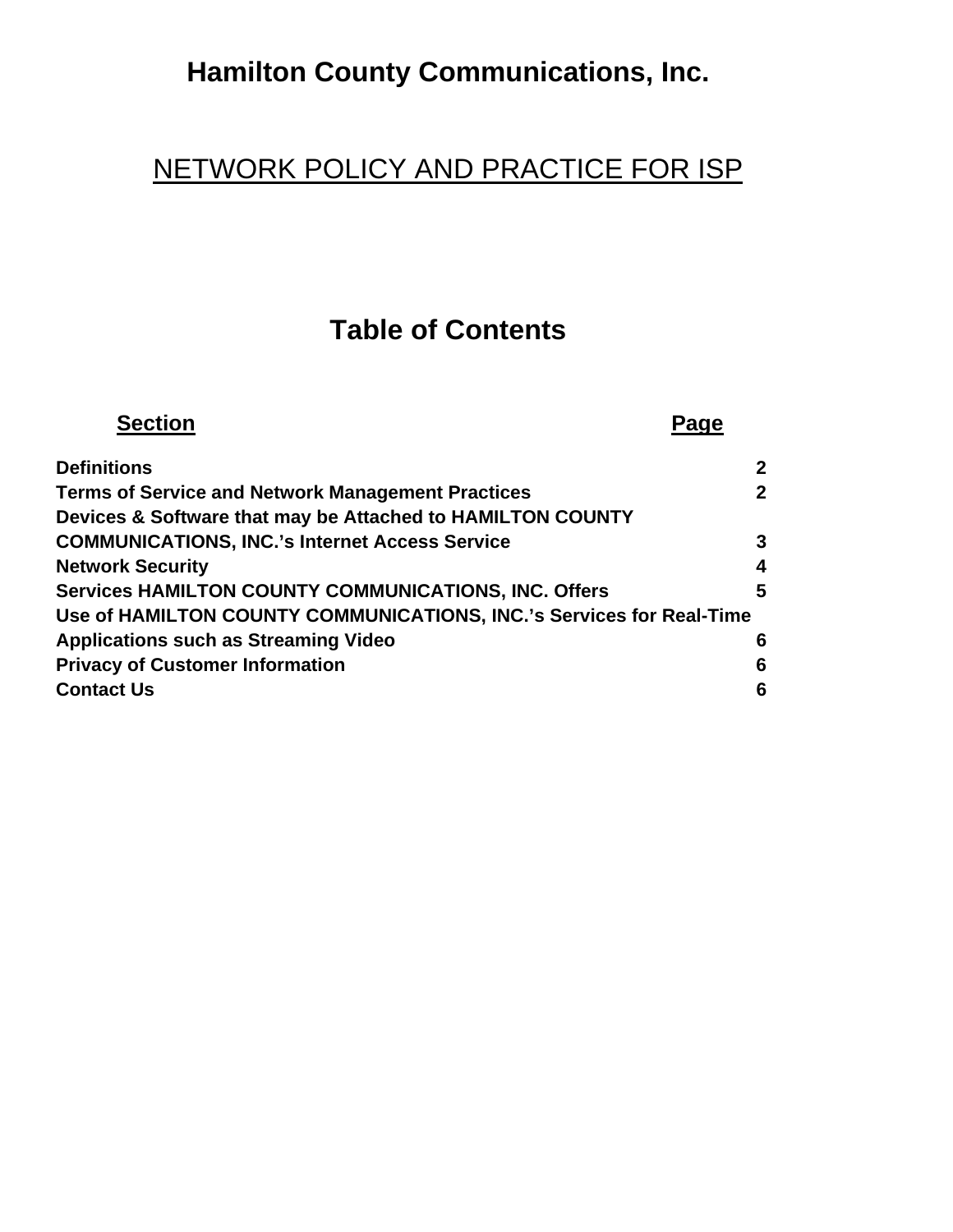In this document, the terms "you" and "your" refer to customers of HAMILTON COUNTY COMMUNICATIONS, INC.'s Internet Access Service. The terms "we" and "our" refer to HAMILTON COUNTY COMMUNICATIONS, INC. and HAMILTON COUNTY COMMUNICATIONS, INC.'s Internet Access Service.

### **Definitions**

- *Service*  Internet access purchased from HAMILTON COUNTY COMMUNICATIONS, INC. This includes connectivity from your equipment at your premises to the Internet equipment at HAMILTON COUNTY COMMUNICATIONS, INC.'s office, connection of HAMILTON COUNTY COMMUNICATIONS, INC.'s equipment to the Internet, and HAMILTON COUNTY COMMUNICATIONS, INC.'s equipment that is used to route and manage your traffic to and from the Internet and to provide you with services such as e-mail, web surfing, file transfer, Internet video, and others.
- *Bandwidth*  The amount of data per second. This may be thought of as the "pipe" that carries Internet traffic.
- *Bandwidth capacity* is the amount of bandwidth that we or another network provider makes available for your use, such as the amount of data that can be sent over a wire or fiber optic system.

*Bandwidth demand* is the amount of bandwidth that a customer wants to use.

- *Congestion*  A situation where the total bandwidth demand (in bits of information per second) on a component of the Internet, including on any part of our network, exceeds the bandwidth capacity of that component to such an extent that traffic flow and service experiences degradation. Congestion is usually of a transitory nature, however, in some cases, such as an extremely popular website, it may last for a significant period.
- *Degradation of Service* Less than optimal performance of Internet services. This may appear to you as slow response on web sites and e-mail or distorted or frozen video.

*Nominal Bandwidth –* The bandwidth of the service package you purchase. This is your maximum allowed bandwidth.

#### **Terms of Service and Network Management Practices**

The bandwidth you purchase (your service package or nominal bandwidth) is the MAXIMUM bandwidth available to you. Unless you have purchased a Committed Bandwidth service that specifically guarantees a fixed bandwidth, such as a T-1 circuit, it is not a guaranteed bandwidth. HAMILTON COUNTY COMMUNICATIONS, INC. will make its best effort to transmit your data in a timely fashion; however, HAMILTON COUNTY COMMUNICATIONS, INC. does not guarantee you that you will be able to use your entire nominal bandwidth at any given time. This is referred to as "best effort" service.

HAMILTON COUNTY COMMUNICATIONS, INC. strives to make your total nominal bandwidth available for you to use within our network. HAMILTON COUNTY COMMUNICATIONS, INC.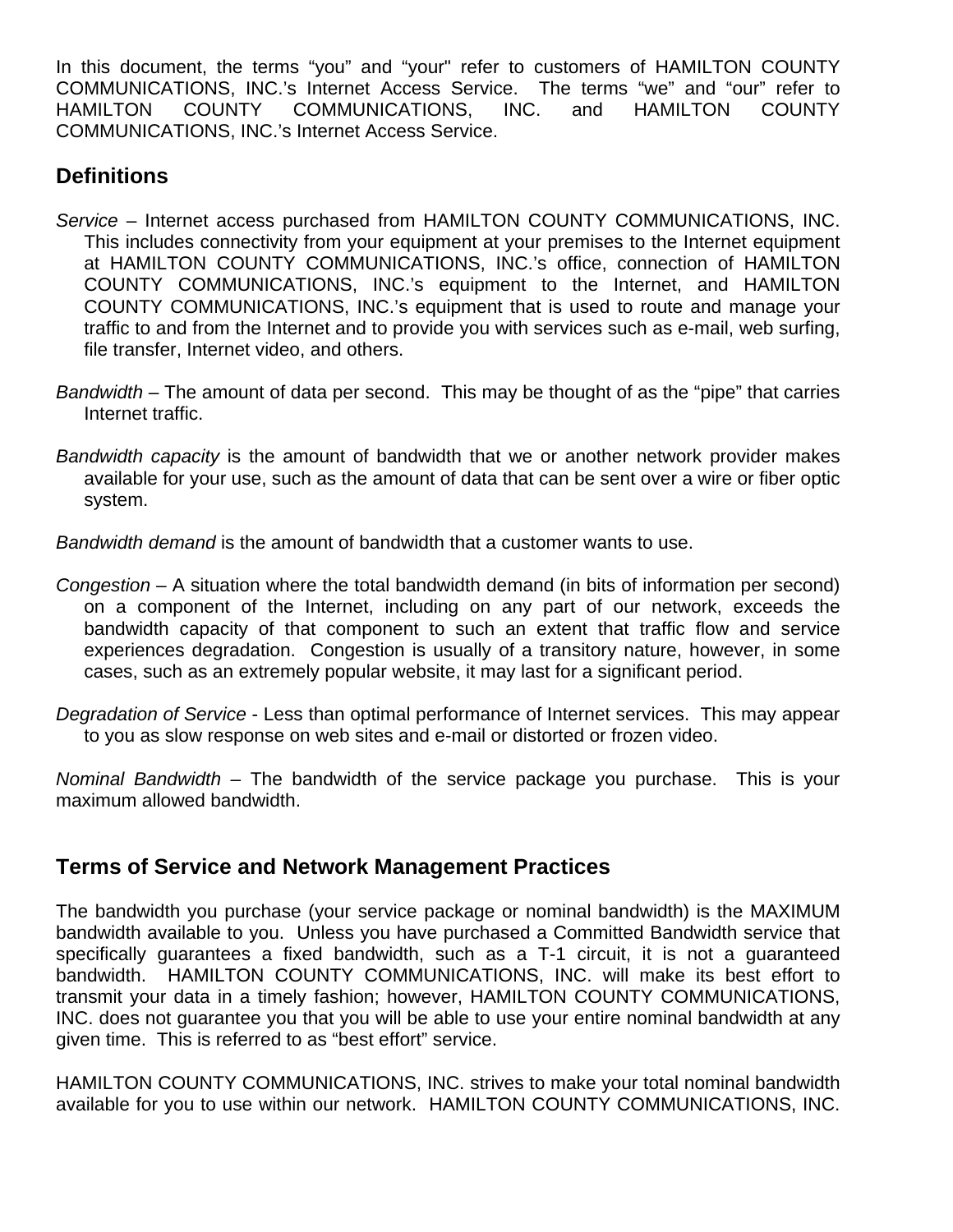cannot control bandwidth available, congestion, or service quality on those parts of the Internet beyond our network.

When other customers use our network, you may not be able to use your maximum nominal bandwidth because all customers share total bandwidth capacity at some points on our network and on the Internet. If the bandwidth demand of all customers at that network location exceeds the bandwidth capacity provided, you may not be able to use your entire nominal bandwidth. All services other than Committed Bandwidth services are "shared services" used by many customers.

We size our Internet services by the bandwidth of all our customers, including your service, based on best engineering practices. Service is provided equally to all customers, and every customer's data has an equal chance to be served.

On a downstream basis (Internet to customer), service is provided equally to all customers, Internet services, protocols, and sources or destinations on the Internet such as websites, email servers, etc.

Due to limited bandwidth capacity on an upstream basis (customer to Internet), service is provided equally to all customers, protocols, and sources or destinations on the Internet such as websites, e-mail servers, etc. except that service types are prioritized to provide the best service possible to all customers. We prioritize services with normal web browsing and VOIP being highest priority, then all other services. Service is not prioritized by customer or source or destination on the Internet. No services, protocols, or legal sources and destinations on the Internet are blocked under any circumstances. Any effects on service may only be noticeable in times of significant congestion.

**HAMILTON COUNTY COMMUNICATIONS, INC. may block any service, protocol, source, or destination that HAMILTON COUNTY COMMUNICATIONS, INC. determines to be illegal or a threat to life, property, or national security, or if ordered to block or otherwise modify your data by law enforcement agencies,** 

At this time, HAMILTON COUNTY COMMUNICATIONS, INC. does not implement network management techniques when congestion occurs, however, in times of congestion on HAMILTON COUNTY COMMUNICATIONS, INC.'s network, HAMILTON COUNTY COMMUNICATIONS, INC. may, at its sole discretion, implement reasonable network management techniques to protect the services of all of HAMILTON COUNTY COMMUNICATIONS, INC.'s customers so that each customer has adequate service quality. HAMILTON COUNTY COMMUNICATIONS, INC. will not implement network management if degradation of service is caused by congestion on portions of the Internet outside of HAMILTON COUNTY COMMUNICATIONS, INC.'s network. HAMILTON COUNTY COMMUNICATIONS, INC. will notify our customers on this website of changes to our network management policy.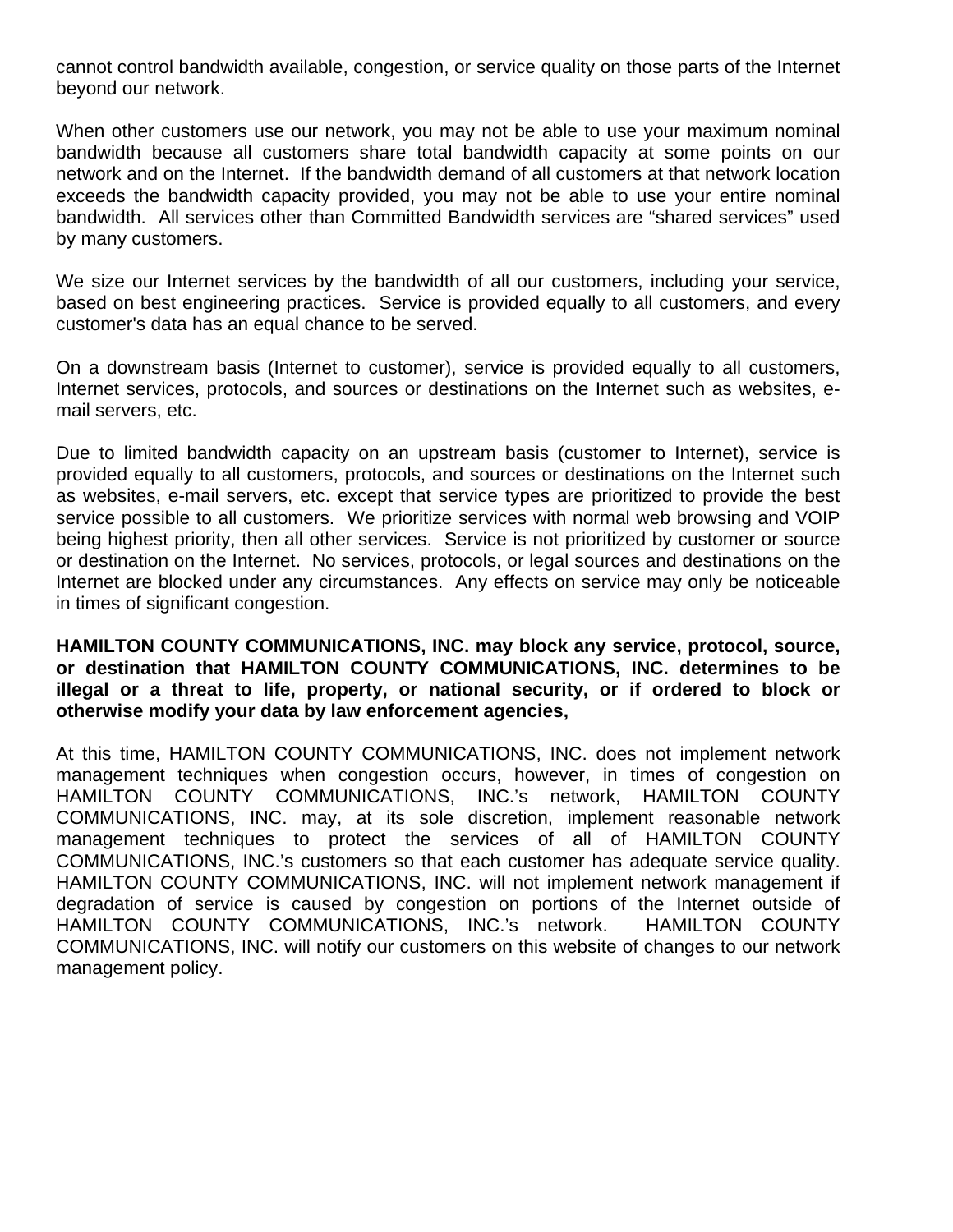### **Devices & Software that may be Attached to HAMILTON COUNTY COMMUNICATIONS, INC.'s Internet Access Service**

There are no restrictions on types of devices you may connect to HAMILTON COUNTY COMMUNICATIONS, INC.'s network other than that they must be approved by the Federal Communications Commission (FCC) for use in the US telecommunications network. You may not connect any equipment to HAMILTON COUNTY COMMUNICATIONS, INC.'s network that is not approved by the FCC. Most commercially available equipment such as modems, routers, and PCs are approved. All equipment approved by the FCC will have a label stating that it is approved and what the type of the approval is. This information is also found in the user's manual or printed instructions that are provided with the equipment and may be found online at the manufacturer's website. You should read this label whenever you buy any equipment you wish to connect to HAMILTON COUNTY COMMUNICATIONS, INC.'s network. If you have questions about any particular equipment, please call us at **800-447-8725 or 618- 736-2242**.

HAMILTON COUNTY COMMUNICATIONS, INC.'s Internet access service is designed to function with accepted industry standard interface software such as provided by Microsoft, Apple, and others. If you use a type of software not widely used in the worldwide Internet, you may experience some problems with compatibility between your software and HAMILTON COUNTY COMMUNICATIONS, INC.'s Internet access service. If you have any questions, please call us on 800-447-8725 or 618-736-2242, and we will try to help you resolve this problem. It is the customer's responsibility to assure that their software and operating interfaces conform to industry accepted specifications.

#### **Network Security**

HAMILTON COUNTY COMMUNICATIONS, INC. uses the latest industry-best-practices to maintain integrity and security of its network. This may include security protections that interfere with some types of customer traffic. If you believe your services are being disrupted by our security systems, please contact us on 800-447-8725 or 618-736-2242.

HAMILTON COUNTY COMMUNICATIONS, INC. provides a level of protection for your computers from spam, viruses, and other malicious or unwanted items. While HAMILTON COUNTY COMMUNICATIONS, INC. strives to provide the best protection possible for your computer, we make no guarantees that we can prevent all malicious or unwanted items from accessing your computer. It is the customer's responsibility to protect their computers and other devices from unwanted or harmful items. It is very strongly recommended that you provide your own virus and malware protection, spam filtering, and firewall software, solutions are available on the HAMILTON COUNTY COMMUNICATIONS, INC. website.

There are additional considerations regarding Internet security related to HAMILTON COUNTY COMMUNICATIONS, INC.'s Internet access service. See our Acceptable Use Policy at http://www.hcc.coop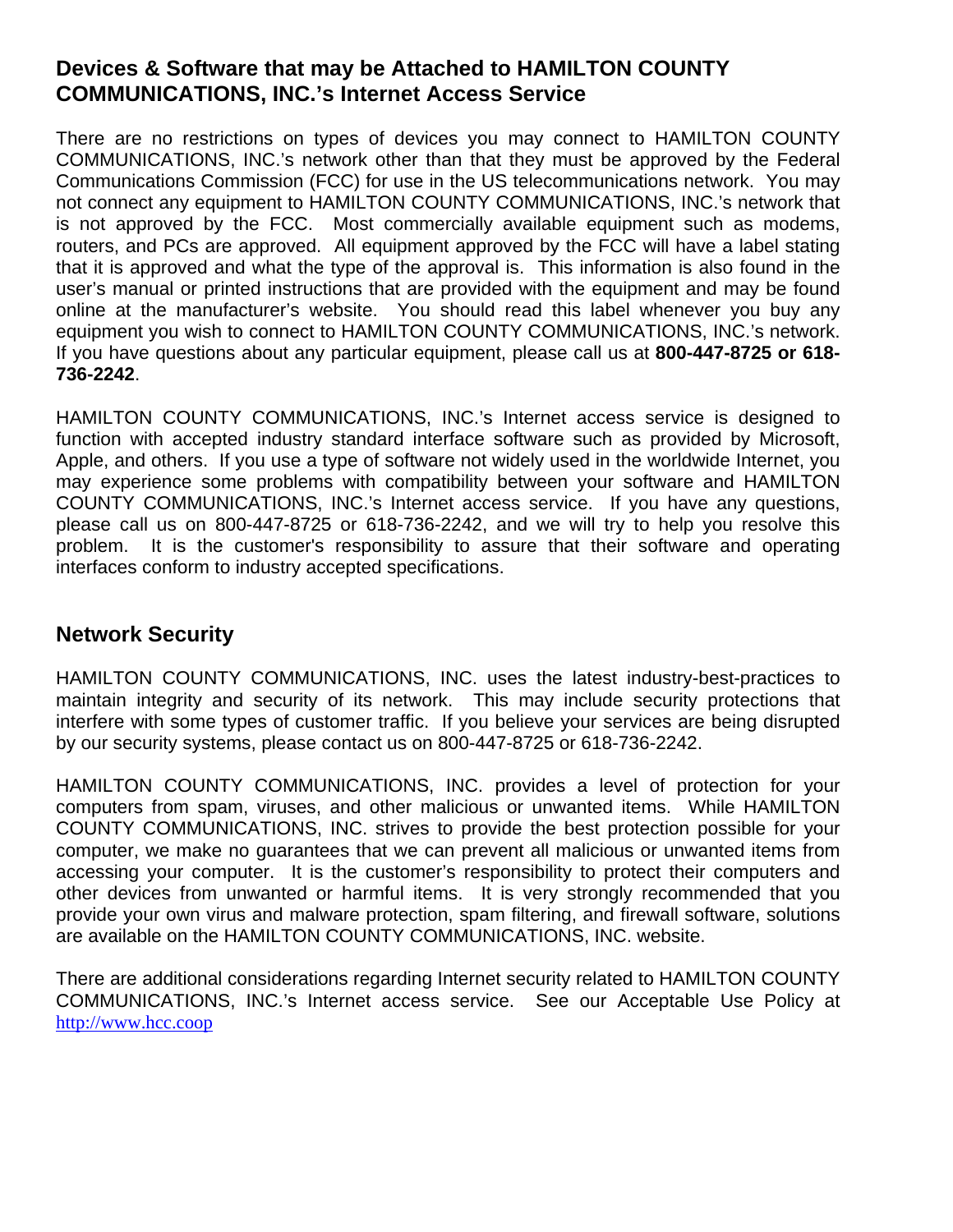### **Services HAMILTON COUNTY COMMUNICATIONS, INC. Offers**

HAMILTON COUNTY COMMUNICATIONS, INC. offers the following Internet access services. For pricing, call 800-447-8725 or 618-736-2242. The bandwidths listed are the maximum bandwidth of the service. You will not be provided additional bandwidth above what you purchased, even for short periods of time. You are not permitted to "burst" traffic above your purchased bandwidth.

| <b>Downstream</b><br><b>Bandwidth</b>                   | <b>Upstream</b><br><b>Bandwidth</b>                   |  |  |
|---------------------------------------------------------|-------------------------------------------------------|--|--|
| <b>ADSL</b>                                             |                                                       |  |  |
| 768Kb                                                   | 384Kb                                                 |  |  |
| 1.5Mb                                                   | 512Kb                                                 |  |  |
| 3M <sub>b</sub>                                         | 768Kb                                                 |  |  |
| 6M <sub>b</sub>                                         | 768Kb                                                 |  |  |
|                                                         |                                                       |  |  |
|                                                         |                                                       |  |  |
|                                                         |                                                       |  |  |
|                                                         |                                                       |  |  |
|                                                         |                                                       |  |  |
|                                                         |                                                       |  |  |
|                                                         |                                                       |  |  |
|                                                         |                                                       |  |  |
|                                                         |                                                       |  |  |
| <b>Maximum</b><br><b>Downstream</b><br><b>Bandwidth</b> | <b>Maximum</b><br><b>Upstream</b><br><b>Bandwidth</b> |  |  |
| <b>Wireless</b>                                         |                                                       |  |  |
| 1Mg                                                     | 512Kb                                                 |  |  |
|                                                         | 768Kb                                                 |  |  |
| 3Mg                                                     | 1Mg                                                   |  |  |
|                                                         |                                                       |  |  |
|                                                         | 2Mg                                                   |  |  |